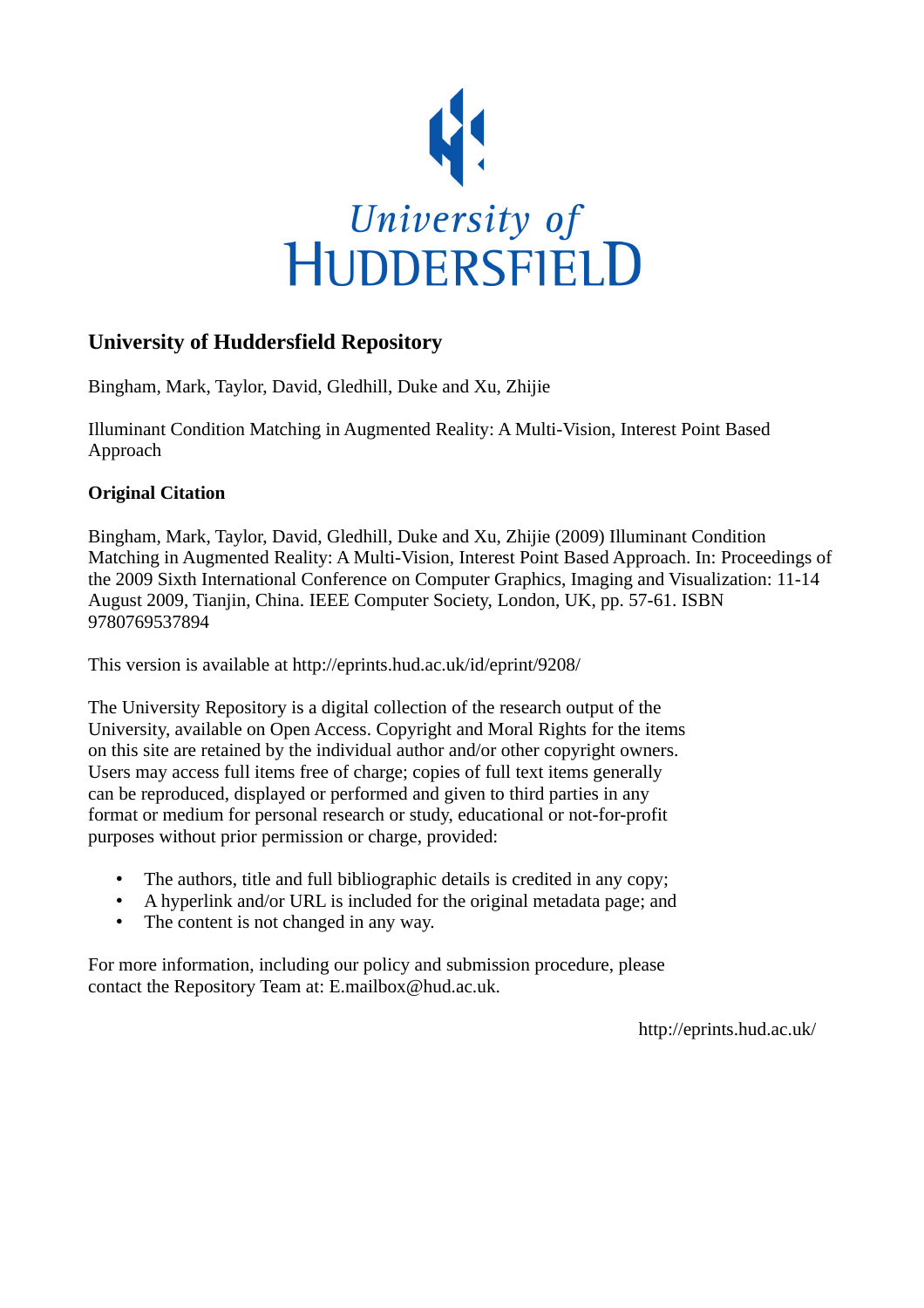# Illuminant Condition Matching in Augmented Reality: A Multi-Vision, Interest Point Based Approach

M. Bingham, D. Taylor, D. Gledhill, Z. Xu

University of Huddersfield, Queensgate, Huddersfield, HD1 3DH, United Kingdom m.k.bingham@hud.ac.uk, d.taylor@hud.ac.uk, d.gledhill@hud.ac.uk, z.xu@hud.ac.uk

#### Abstract

*For the output of an augmented reality application to appear realistic a number of issues need to be taken into consideration. The illumination correspondence between the real and virtual components should be taken into account as well as the scene level of detail and the accuracy of alignment between the two worlds. This paper focuses on matching world illumination and photometric registration methods. It introduces a new technique that aims to utilize shadow/object interest point correspondences in order to locate and virtually reproduce real-life illuminants. The technique is attractive as it makes use of natural calibration objects in the form of natural scene geometry and associated shadows. Computational complexity is kept relatively low by using an interest point based approach. Further work to be undertaken is discussed.*

*Keywords*— augmented reality, realism, interest points, shadow

## 1 Introduction

### 1.1 Augmented Reality

Augmented reality (AR) is the term used to describe the concept of superimposing virtuality over images of the real world, effectively combining real and artificial environments. AR has many areas of application and in recent years the field has begun to receive interest from a number of sectors such as manufacturing, military, medical and the computer games industry [2]. One example is the Battlefield Augmented Reality System (BARS) developed by the US Naval Research Facility. BARS is a wearable device that attempts to gather intelligence from, and provide real-time information on, a soldier's surroundings using augmented reality [5]. AR gaming applications such as ARQuake [16] have been developed and allow users to interact with virtual enemies in their own every day environment. The authors of [17] have also implemented an AR system known as Tinmith which allows the user to construct AR outdoor structures via visually tracked hand movements. The Tinmith system has since been adapted for a number of applications including medical, security,

entertainment, navigation, shopping, maintenance and has military potential [3]. The alignment between the real and virtual worlds must be accurate in order to achieve realistic augmentation. The process of obtaining such alignment is known as geometric registration. A number of approaches have been proposed that use either sensor data, visual cues or a hybrid combination of both. Photometric registration is the matching of light conditions between worlds. This involves detecting the pose and light qualities of any illuminant effecting the real component of the scene. A number of photometric registration methods have been explored. Researchers attempt to estimate real-world illumination conditions by gathering various metrics from the real scene. This data is then used to illuminate the artificial component. An overview of such techniques is given in section 2.

## 1.2 Problems and Assumptions

Despite recent advances in virtual reality systems the believable integration of real and virtual components is still a challenge. The realism of an augmented reality scene is massively dependant on robust geometric and photometric registration. The geometric problem has been mostly solved by use of either fiducial markers or interest point based tracking however photometric registration is still problematic. This is primarily due to the unpredictable nature and complexities of the real world. Existing photometric registration techniques have limitations. Such limitations include high computational complexity, the need to pre-calibrate the scene, continuous artificial object based calibration during runtime and constraints in the operational environment. Computationally complex techniques would take too long to perform the necessary calculations. Any lag time this induced would cause desynchronization between the two worlds, ultimately reducing realism and would therefore not be suitable for augmented reality application. If it took too long to recalculate an illuminant position the virtual lighting conditions may not match the real conditions for some time. Or worse, the computation may reduce the output framerate causing the scene to jitter or freeze. Techniques that require pre-calibration are often less computationally intense, however they make the as-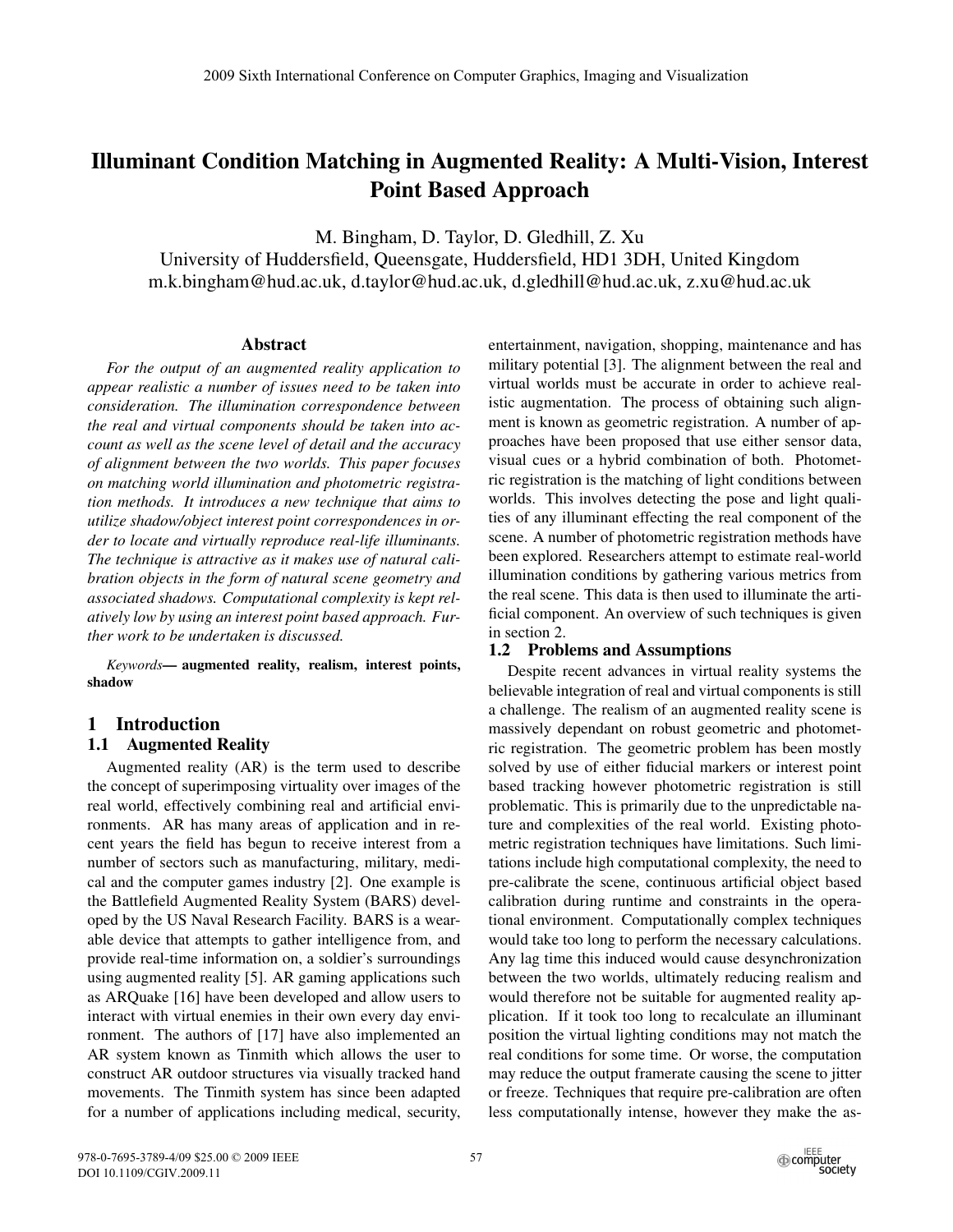sumption that lighting conditions and camera position do not change. A number of techniques only operate under certain conditions. For example, in a room of known geometry where the light sources have been manually positioned in the virtual scene. Techniques that require constant calibration at runtime require some form of calibration object. These objects are usually unnatural in appearance and therefore destroy the believability of the scene in the same way that the deployment of fiducial marker would when geometrically registering a scene. Figure 1 shows augmentations under various illumination conditions. Image A shows an unlit augmentation. In this state the augmentation does not appear three-dimensional and therefore will look out of place within the scene. Image B and C show the same object manually lit using a fiducial marker to position the light source. When lit directionally the object appears more realistic however may still look out of place in certain illumination conditions. Image D shows the object lit using similar conditions to the real surface on which it is placed. When lit in this manner artificial objects appear more congruent with the real world. Successful illuminant tracking would allow case D to be in effect continuously.

This paper focuses on photometric registration and conceptually outlines an interest point based technique that would allow for fast detection of a single illuminant using natural calibration geometry and shadows present within a scene.



Figure 1: AR Illumination Conditions

# 2 Related Work

# 2.1 Condition Matching

Literature shows that researchers have attempted to photometrically register augmented reality worlds in a number of ways. Most existing techniques work well in constrained environments but fail if certain conditions are not met. Other techniques operate well in less constrained environments, however computational complexity is high and therefore unfeasible for real-time augmented reality

processing. Feng [6] suggests a technique that makes use of spheres with Lambert surfaces as calibration objects in order to gather illumination parameters. Figure 2 shows the uniform reflectance of a Lambert surface that makes such calibration possible.



Figure 2: Lambert Illumination Model

The author claims to achieve an identical match between real and virtual components, the result being a seamless augmented reality scene. This technique operates in real-time with relatively low operational complexity but fails if multiple real light sources are present. The technique is not suited for combination with any geometric registration approach as a stationary camera is required once pre-calibration has taken place. Feng does not observe or attempt to reproduce cast shadows. Jacobs [7] presents a real-time rendering solution that simulates colour consistent virtual shadows in real-scenes. Shadow regions are estimated and then confirmed using texture information and are segmented using canny edge detection. A binary mask is then used to track which pixels contain shadow information. This information is then analyzed and the data gathered is passed to either a shadow volume or shadow map algorithm which allows for the casting of shadows from artificial objects. Shadows are cast onto both virtual and real objects. Jacobs technique out performs other shadow matching techniques as the technique correctly combines real and virtual shadows without producing an unrealistic overlap. Feng [8] identifies a number of illumination methods for augmented reality and classifies them into two categories. These are common illumination and relighting. Common illumination matching techniques attempt to simulate consistent lighting when artificial objects are inserted into a real context. Relighting techniques modify the real component in response to the insertion of a virtual object. He performs both by making use of the inverse illumination technique discussed by Patow [18]. This technique collects illumination parameters such as the Bidirectional Reflectance Distribution Function (BRDF) from the real scene for use within the virtual. The technique requires that approximate knowledge of real scene geometry be known prior to augmentation. State et al [9] propose an AR system that favors the use of shadow maps and Haller [10] suggests the use of shadow volume techniques. Both techniques allow the AR system to simulate shadows at low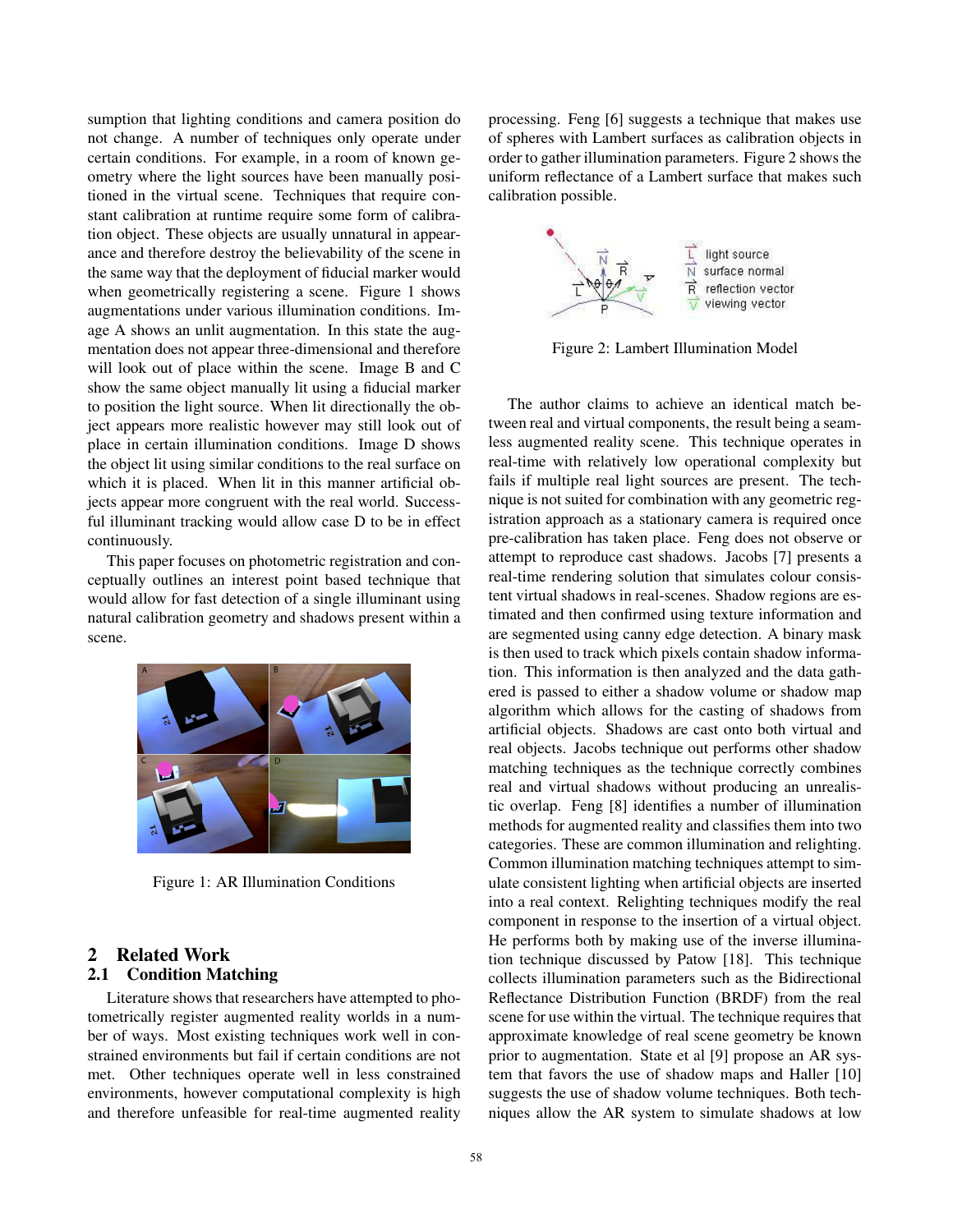operational cost, after the real-world illumination data has been acquired. Yao [11] and Siala [12] present methods of locating shadows within an image, but do not perform any analysis of the data obtained. Wang [13] presents a method of detecting multiple illuminants within a scene and accurately estimating their pose. This method does not require the use of a pre-calibration object. Additionally the data collected from the technique allows for the virtual recreation of three dimensional object shapes. The illuminant detection results the technique yields are directly applicable to development of realistic augmented reality systems, however the calculations required are slow and therefore would not be capable of processing a live video stream in real-time. Wang's technique provides good results compared to a number of other techniques as it analyzes both shadows and the shading of arbitrary scene objects. The technique finds it easy to obtain multiple illuminant information from shading when specular reflections are present but finds the task difficult when observing diffuse reflections alone. An extra level of robustness exists with this technique as it is less prone to error caused by cast shadows moving outside the camera's field of view or being occluded than techniques that observe either object shading or cast-shadows exclusively. Zhang [14] presents a robust method of estimating the azimuth of a single illuminant.

Successful interest point (IP), shadow and object detection and geometric registration are a pre-requisite of the technique presented within this paper. An interest point is defined as a two-dimensional signal change; for example, where there is a corner, an edge or where the texture changes significantly [1]. Much work has been undertaken in the field of interest point detection. Many IP detection techniques have been presented by Harris and Stephens [2] and Lowe [15]. Much has been accomplished in the field of detecting and segmenting shadows and object within images and video footage. The task of geometrically registering AR by aligning the real and virtual worlds has been achieved using fiducial markers as per [4] and by tracking world interest points as detailed by State [9].

### 3 Multi-vision IP based Technique

The new technique aims to detect illumination conditions by studying shadow and object interest points within a scene. The technique assumes only one main illuminant is present and scene geometry is casting shadows onto planar surfaces. The technique works by observing correspondences between shadow and object interest points and estimating illuminant position in 2D for two input images then combining these results to obtain 3D coordinates. The resulting data can be used to recreate illumination conditions for use within an augmented reality scene.

The primary stages are:

- 1. Acquire Images
- 2. Identify IPs
- 3. Identify IP Correspondences
- 4. Locate illuminant direction vector from two different angles
- 5. Locate illuminant in 3D space
- 6. Perform geometric registration
- 7. Augment reality

Images of the real scene are obtained from two camera input devices simultaneously. The images can be taken from any angle. It is anticipated that the more acute the angle the less accurate the result. This prototype system uses two cameras observing the scene at an angle of 90 degree separation. The input images used in this paper are 3D virtual renderings as opposed to actual webcam images. This allows for the production of control images that we can eventually use to verify the accuracy of our results.

Interest points may be detected using one of the techniques discussed in section 2. The Scale Invariant Feature Transform (SIFT) method presented by Lowe [15] is preferred as it makes available additional information that is of use when detecting the correspondence between shadow interest points and object interest points. Figure 3 shows SIFT features extracted from an image. The image shows many more SIFT descriptors than would be required for the intended purpose. SIFT allows for a threshold to be applied that would reduce the number of feature extractions, limiting output to corners on objects or shadows within the scene.



Figure 3: SIFT Extracted Features

Once interest points have been obtained they need to be classified as being associated with either a cast shadow or object geometry. Correspondences between geometry IPs and shadow IPs need to be defined. We need at least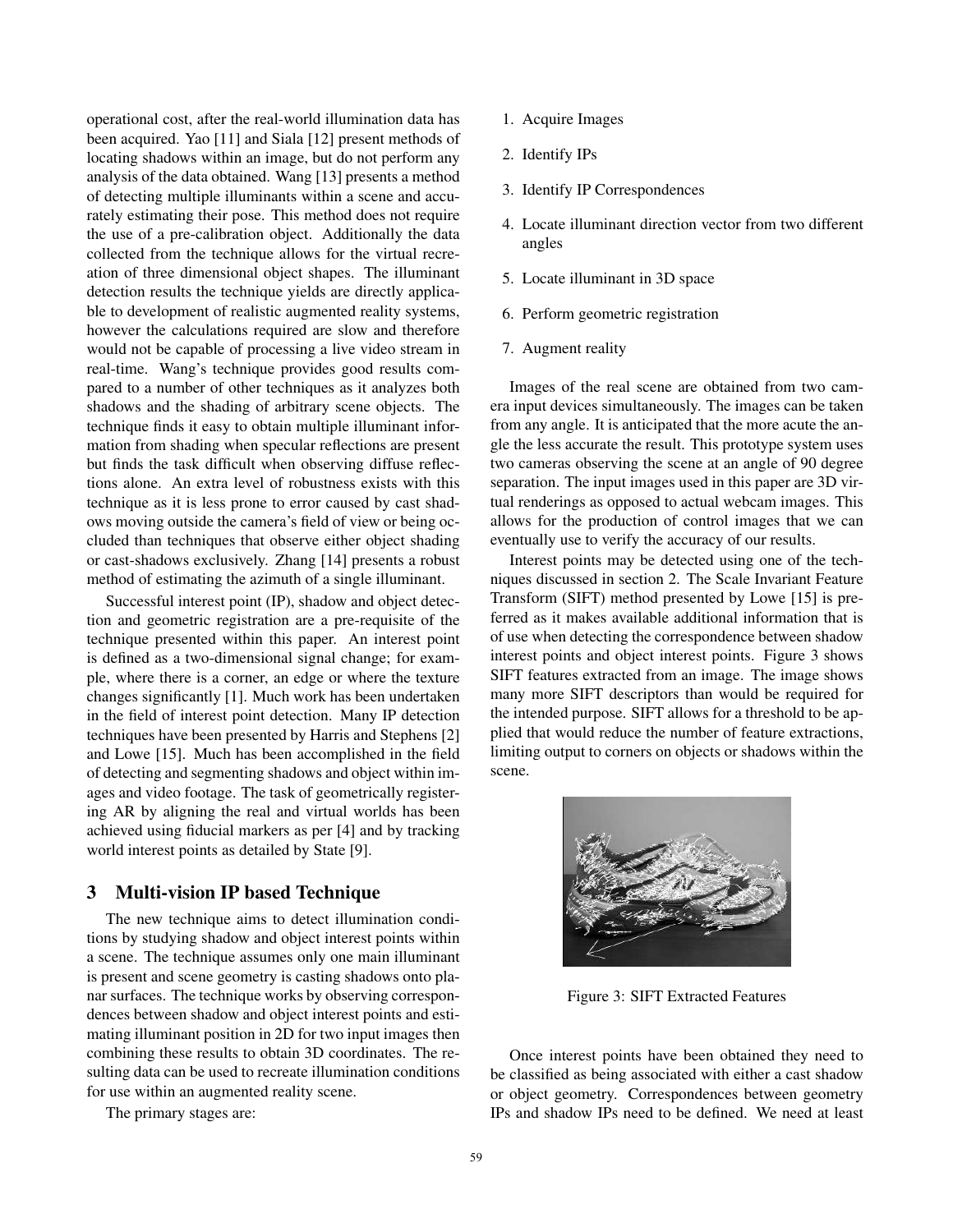

Figure 4: Shadow / Object IP Correspondences

two correspondences per image but more will offer improved accuracy. Figure 4 shows correspondences between shadow and object IPs.

If we draw a line from the shadow interest point towards the corresponding object interest point and beyond we can obtain the approximate location of the illuminant in 2D coordinate space. Intersections between two or more lines indicate a potential illuminant position. Any anomalous results are discarded and the average intersection point is recorded as the 2D illuminant position. It should be noted that the actual illuminant position may be outside of the image boundary, this does not pose a problem. Figure 5 shows the correspondence lines and detected illuminant positions for two images.



Figure 5: Illuminant Detection: 2D

Assuming we know the angle between the two input images we can position them within a three dimensional scene adjacent to each other and cast lines through the plane of each image. Slight inaccuracies can be expected therefore to ensure these two lines actually intersect an average height value is taken. The point of intersection is

the approximate illuminant position in three dimensional space. Figure 6 shows the expected results. Once geometric registration has been applied this location will refer to the position of the real illuminant as shown by the sphere (at the 3D intersection point) in the image.



Figure 6: Illuminant Detection: 3D

Once the real light source has been located we can perform the augmentation. Geometric registration techniques should be applied to ensure the coordinate systems of the real and virtual worlds are in accurate alignment. Any augmentations can now be correctly lit and should appear to be illuminated in a similar manner as the real scene. The light source can be fed into AR shadow casting techniques such as those presented by Jacobs [7] and Haller [10]. Shadows cast by virtual objects should be at the correct angle and of the correct length. The scene can then be described as both geometrically and photometrically registered and will therefore appear more realistic in nature.

### 4 Conclusions and Future Work

As geometric registration techniques are now sufficiently accurate for reliable augmented reality use, the focus has recently moved onto methods of improving the realistic feel of augmented reality systems. Researchers are now investigating ways of photometrically registering worlds. A number of techniques exist, however they are often computationally complex and although they may work well for static images they are of little use for true augmented reality simulations as these generally require real time processing of video streams. Other techniques require some form of calibration. Such calibration is usually unfavorable as usability constraints are normally introduced or the realism is destroyed in the process. The technique outlined in section 3 is of low computational complexity and does not constrain the operational environment beyond the assumption that an illuminant is casting shadows somewhere within the scene.